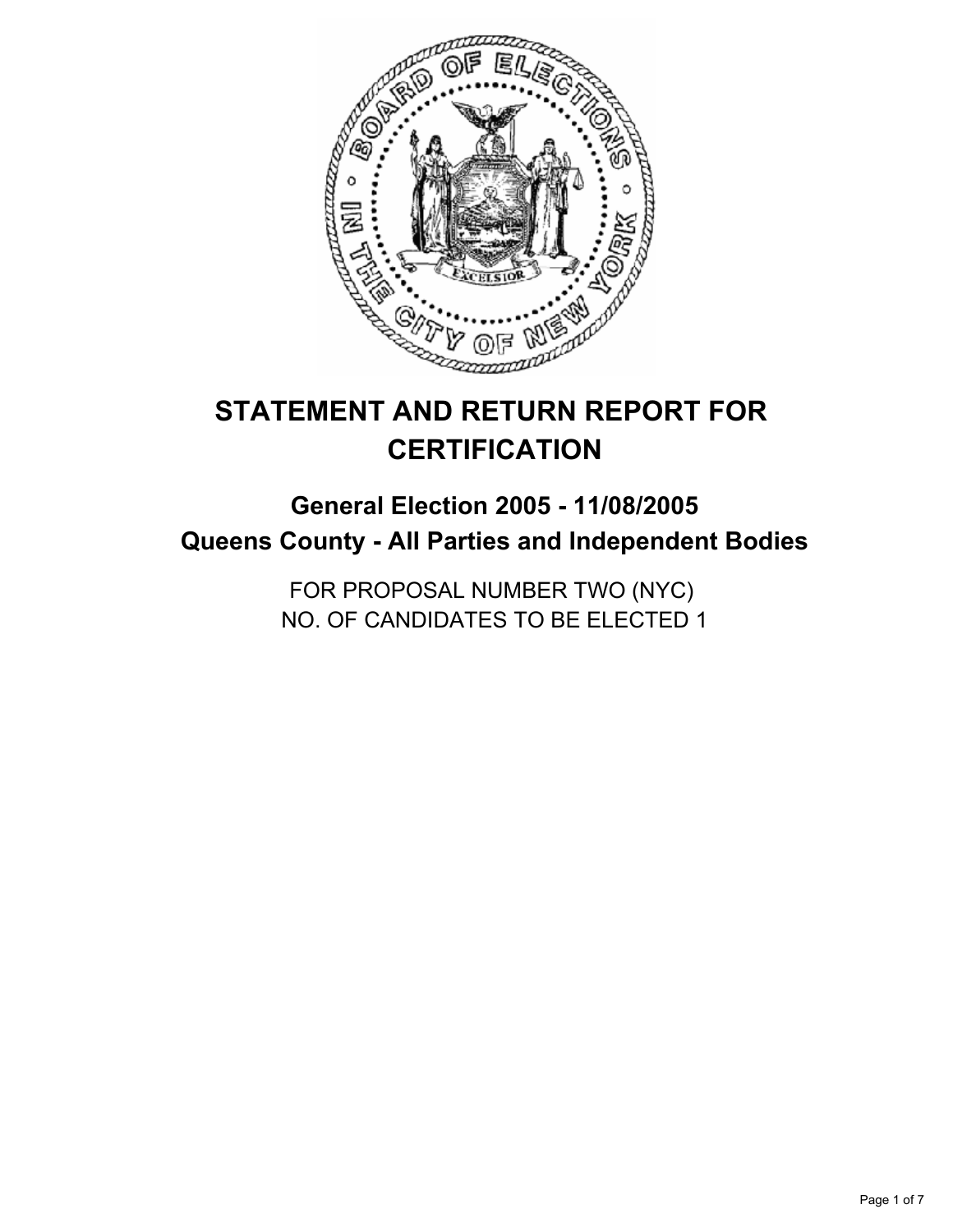

| PUBLIC COUNTER       | 12,924 |
|----------------------|--------|
| <b>EMERGENCY</b>     | 11     |
| ABSENTEE/MILITARY    | 252    |
| AFFIDAVIT            | 125    |
| <b>TOTAL BALLOTS</b> | 13,312 |
| <b>YES</b>           | 3,554  |
| <b>NO</b>            | 1,323  |
| <b>TOTAL VOTES</b>   | 4,877  |
| <b>UNRECORDED</b>    | 8,435  |

## **ASSEMBLY DISTRICT 23**

| PUBLIC COUNTER       | 21,946 |
|----------------------|--------|
| <b>EMERGENCY</b>     | 84     |
| ABSENTEE/MILITARY    | 617    |
| <b>AFFIDAVIT</b>     | 234    |
| <b>TOTAL BALLOTS</b> | 22,881 |
| <b>YES</b>           | 8,545  |
| <b>NO</b>            | 3,931  |
| <b>TOTAL VOTES</b>   | 12,476 |
| <b>UNRECORDED</b>    | 10,405 |

#### **ASSEMBLY DISTRICT 24**

| PUBLIC COUNTER       | 25,586 |
|----------------------|--------|
| <b>EMERGENCY</b>     | 93     |
| ABSENTEE/MILITARY    | 495    |
| AFFIDAVIT            | 194    |
| <b>TOTAL BALLOTS</b> | 26,368 |
| <b>YES</b>           | 11,763 |
| <b>NO</b>            | 4,520  |
| <b>TOTAL VOTES</b>   | 16,283 |
| <b>UNRECORDED</b>    | 10,085 |

| PUBLIC COUNTER       | 15,944 |
|----------------------|--------|
| <b>EMERGENCY</b>     | 24     |
| ABSENTEE/MILITARY    | 313    |
| AFFIDAVIT            | 200    |
| <b>TOTAL BALLOTS</b> | 16,481 |
| <b>YES</b>           | 5,715  |
| <b>NO</b>            | 2,454  |
| <b>TOTAL VOTES</b>   | 8,169  |
| <b>UNRECORDED</b>    | 8,312  |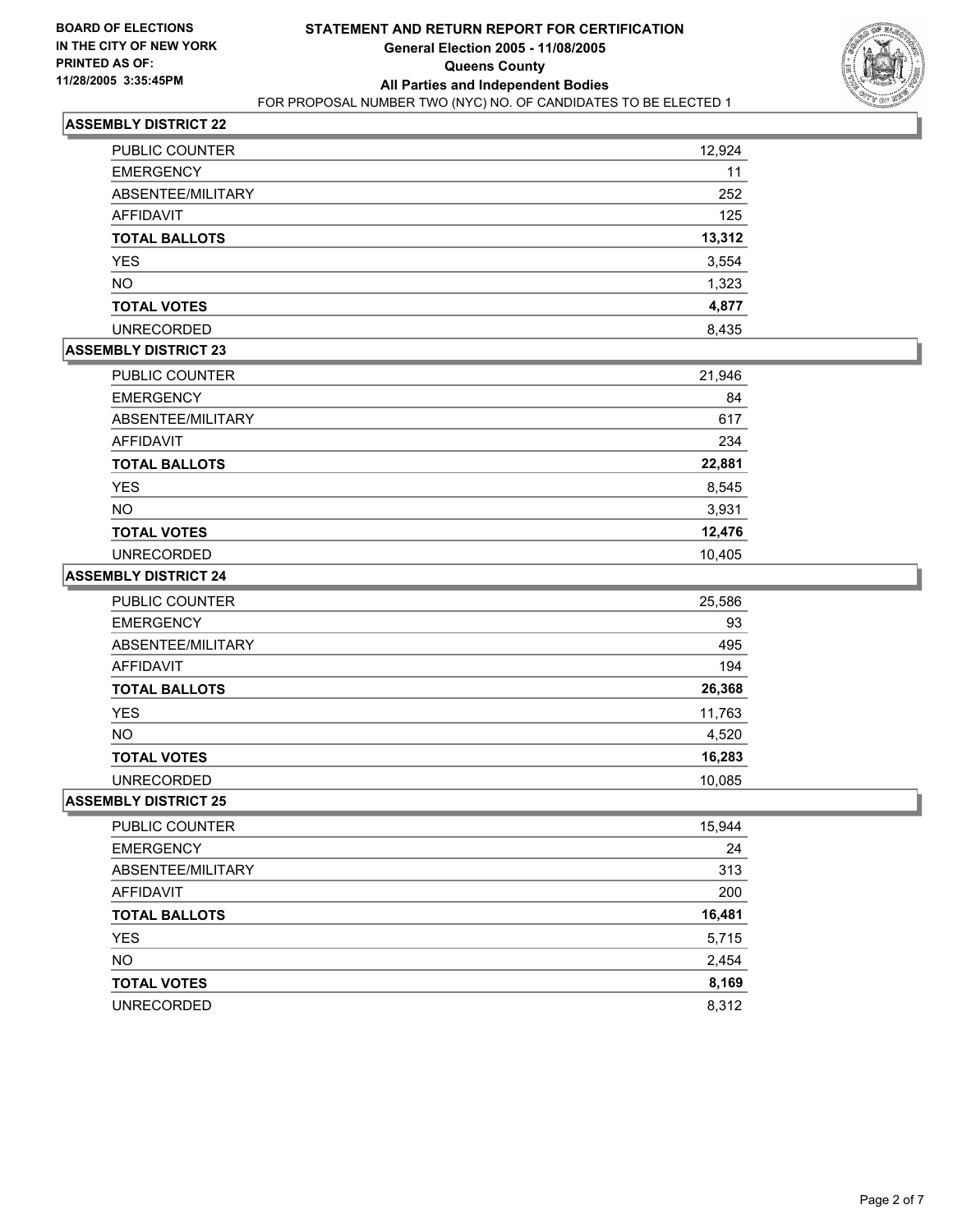

| PUBLIC COUNTER       | 27,535 |
|----------------------|--------|
| <b>EMERGENCY</b>     | 116    |
| ABSENTEE/MILITARY    | 780    |
| AFFIDAVIT            | 218    |
| <b>TOTAL BALLOTS</b> | 28,649 |
| <b>YES</b>           | 12,488 |
| NO.                  | 4,995  |
| <b>TOTAL VOTES</b>   | 17,483 |
| <b>UNRECORDED</b>    | 11,166 |

### **ASSEMBLY DISTRICT 27**

| PUBLIC COUNTER       | 19,174 |
|----------------------|--------|
| <b>EMERGENCY</b>     | 40     |
| ABSENTEE/MILITARY    | 459    |
| AFFIDAVIT            | 197    |
| <b>TOTAL BALLOTS</b> | 19,870 |
| YES                  | 7,041  |
| <b>NO</b>            | 2,918  |
| <b>TOTAL VOTES</b>   | 9,959  |
| <b>UNRECORDED</b>    | 9.911  |

#### **ASSEMBLY DISTRICT 28**

| PUBLIC COUNTER       | 23,409 |
|----------------------|--------|
| <b>EMERGENCY</b>     | 6      |
| ABSENTEE/MILITARY    | 622    |
| AFFIDAVIT            | 216    |
| <b>TOTAL BALLOTS</b> | 24,253 |
| <b>YES</b>           | 10,194 |
| <b>NO</b>            | 4,115  |
| <b>TOTAL VOTES</b>   | 14,309 |
| <b>UNRECORDED</b>    | 9.944  |

| PUBLIC COUNTER       | 18,015 |
|----------------------|--------|
| <b>EMERGENCY</b>     | 0      |
| ABSENTEE/MILITARY    | 312    |
| AFFIDAVIT            | 197    |
| <b>TOTAL BALLOTS</b> | 18,524 |
| <b>YES</b>           | 5,450  |
| <b>NO</b>            | 1,410  |
| <b>TOTAL VOTES</b>   | 6,860  |
| <b>UNRECORDED</b>    | 11,664 |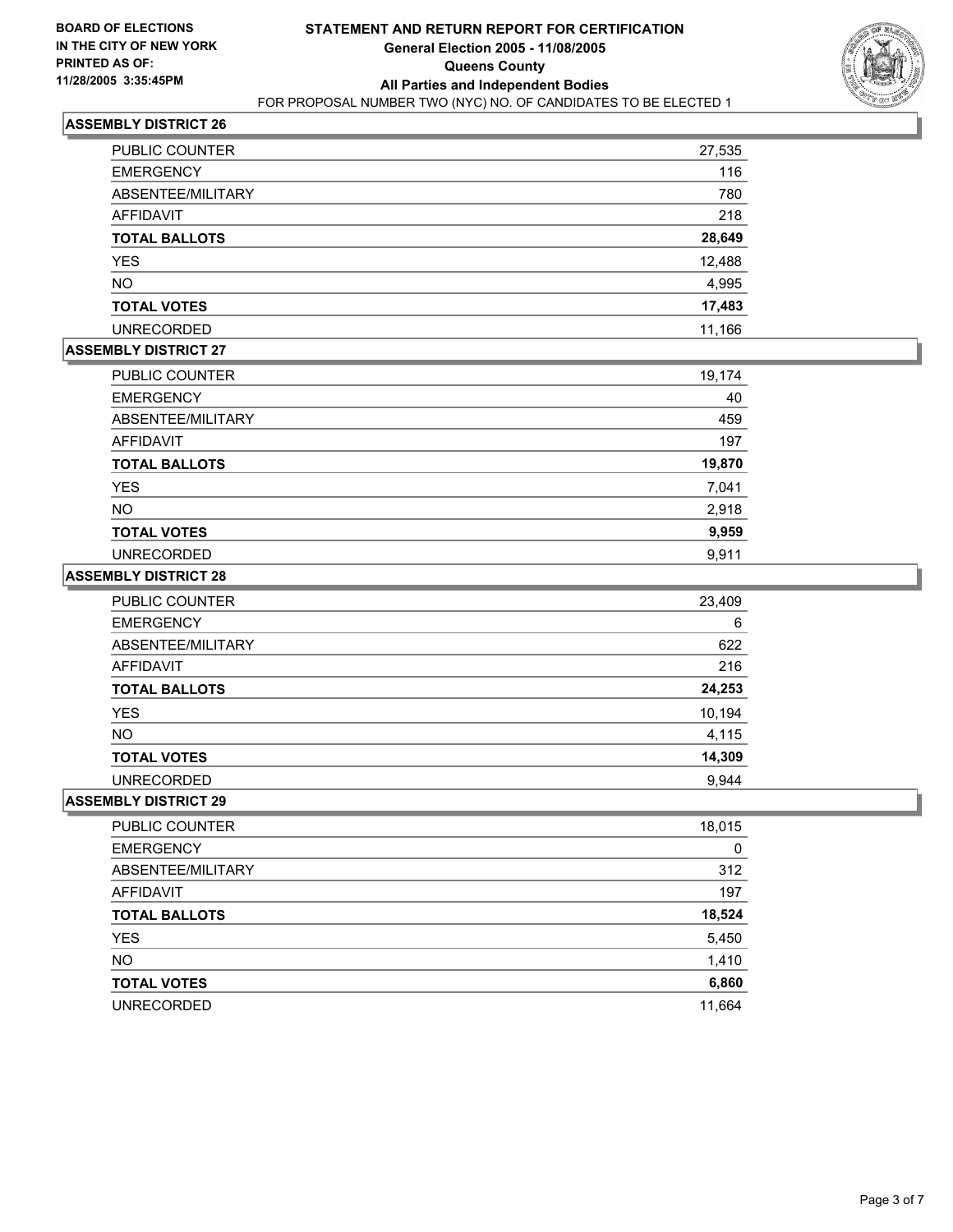

| PUBLIC COUNTER       | 17,055 |
|----------------------|--------|
| <b>EMERGENCY</b>     | 42     |
| ABSENTEE/MILITARY    | 304    |
| AFFIDAVIT            | 200    |
| <b>TOTAL BALLOTS</b> | 17,601 |
| <b>YES</b>           | 5,856  |
| <b>NO</b>            | 2,701  |
| <b>TOTAL VOTES</b>   | 8,557  |
| <b>UNRECORDED</b>    | 9,044  |

## **ASSEMBLY DISTRICT 31**

| PUBLIC COUNTER       | 13,761 |
|----------------------|--------|
| <b>EMERGENCY</b>     | 139    |
| ABSENTEE/MILITARY    | 373    |
| AFFIDAVIT            | 233    |
| <b>TOTAL BALLOTS</b> | 14,506 |
| <b>YES</b>           | 3,532  |
| <b>NO</b>            | 1,028  |
| <b>TOTAL VOTES</b>   | 4,560  |
| <b>UNRECORDED</b>    | 9,946  |

#### **ASSEMBLY DISTRICT 32**

| <b>PUBLIC COUNTER</b> | 17,090 |
|-----------------------|--------|
| <b>EMERGENCY</b>      | 21     |
| ABSENTEE/MILITARY     | 200    |
| AFFIDAVIT             | 194    |
| <b>TOTAL BALLOTS</b>  | 17,505 |
| <b>YES</b>            | 4,288  |
| NO.                   | 1,132  |
| <b>TOTAL VOTES</b>    | 5,420  |
| <b>UNRECORDED</b>     | 12,085 |

| 19,635 |
|--------|
|        |
| 208    |
| 212    |
| 20,062 |
| 6,838  |
| 1,989  |
| 8,827  |
| 11,235 |
|        |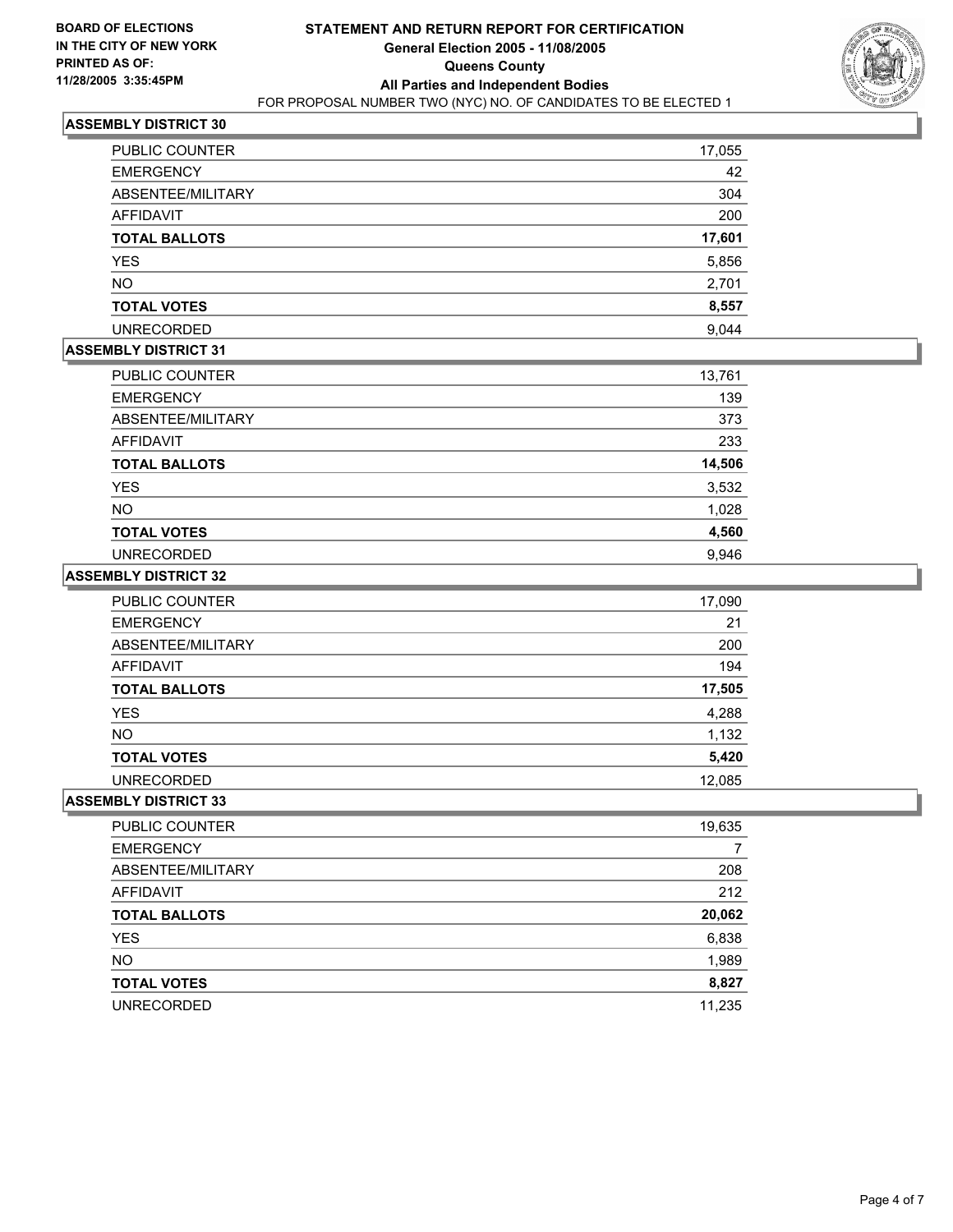

| <b>PUBLIC COUNTER</b> | 13,968 |
|-----------------------|--------|
| <b>EMERGENCY</b>      | 6      |
| ABSENTEE/MILITARY     | 188    |
| <b>AFFIDAVIT</b>      | 155    |
| <b>TOTAL BALLOTS</b>  | 14,317 |
| <b>YES</b>            | 3,999  |
| <b>NO</b>             | 1,415  |
| <b>TOTAL VOTES</b>    | 5,414  |
| <b>UNRECORDED</b>     | 8,903  |

## **ASSEMBLY DISTRICT 35**

| PUBLIC COUNTER       | 13,243 |
|----------------------|--------|
| <b>EMERGENCY</b>     | 0      |
| ABSENTEE/MILITARY    | 299    |
| AFFIDAVIT            | 157    |
| <b>TOTAL BALLOTS</b> | 13,699 |
| <b>YES</b>           | 3,619  |
| <b>NO</b>            | 1,012  |
| <b>TOTAL VOTES</b>   | 4,631  |
| <b>UNRECORDED</b>    | 9,068  |

#### **ASSEMBLY DISTRICT 36**

| <b>PUBLIC COUNTER</b> | 15,523 |
|-----------------------|--------|
| <b>EMERGENCY</b>      | 0      |
| ABSENTEE/MILITARY     | 190    |
| AFFIDAVIT             | 261    |
| <b>TOTAL BALLOTS</b>  | 15,974 |
| <b>YES</b>            | 5,326  |
| <b>NO</b>             | 2,061  |
| <b>TOTAL VOTES</b>    | 7,387  |
| <b>UNRECORDED</b>     | 8,587  |

| PUBLIC COUNTER       | 14,583 |
|----------------------|--------|
| <b>EMERGENCY</b>     | 23     |
| ABSENTEE/MILITARY    | 187    |
| AFFIDAVIT            | 214    |
| <b>TOTAL BALLOTS</b> | 15,007 |
| <b>YES</b>           | 4,233  |
| <b>NO</b>            | 1,506  |
| <b>TOTAL VOTES</b>   | 5,739  |
| <b>UNRECORDED</b>    | 9,268  |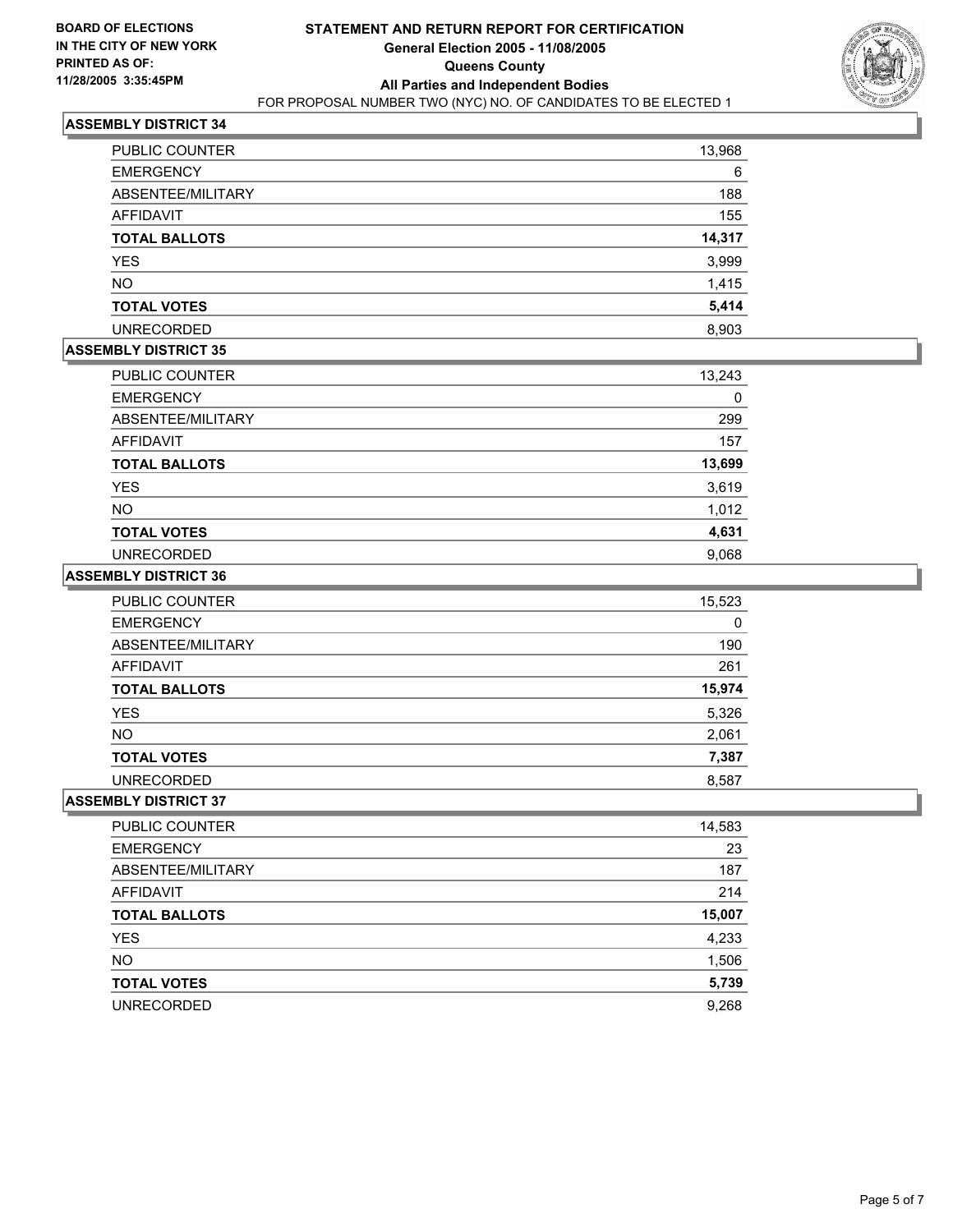

| PUBLIC COUNTER       | 13,748 |
|----------------------|--------|
| <b>EMERGENCY</b>     | 12     |
| ABSENTEE/MILITARY    | 176    |
| AFFIDAVIT            | 188    |
| <b>TOTAL BALLOTS</b> | 14,124 |
| <b>YES</b>           | 4,359  |
| <b>NO</b>            | 2,157  |
| <b>TOTAL VOTES</b>   | 6,516  |
| <b>UNRECORDED</b>    | 7,608  |

| <b>PUBLIC COUNTER</b> | 10,305 |
|-----------------------|--------|
| <b>EMERGENCY</b>      | 0      |
| ABSENTEE/MILITARY     | 102    |
| AFFIDAVIT             | 151    |
| <b>TOTAL BALLOTS</b>  | 10,558 |
| <b>YES</b>            | 2,351  |
| <b>NO</b>             | 662    |
| <b>TOTAL VOTES</b>    | 3,013  |
| <b>UNRECORDED</b>     | 7,545  |